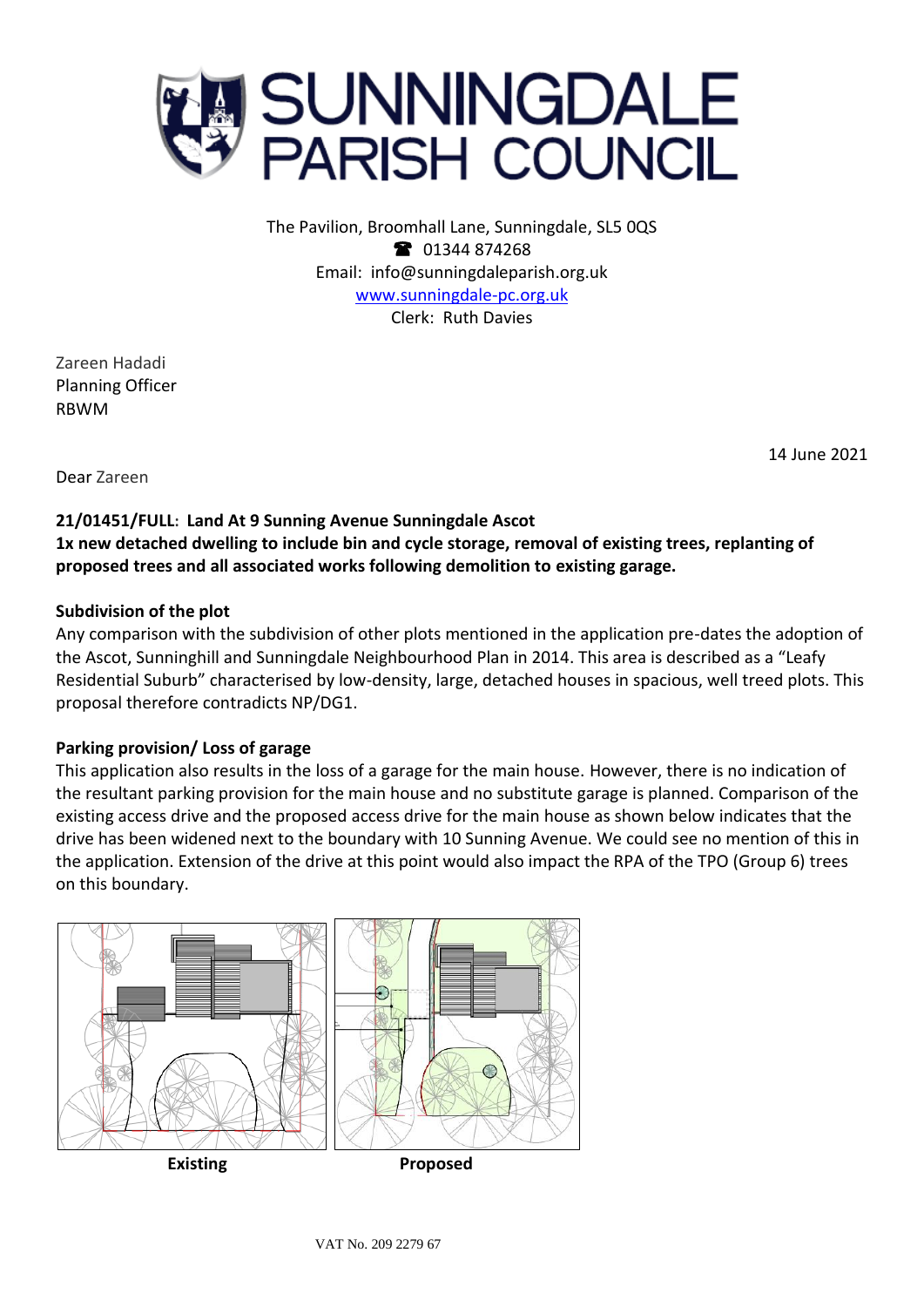## **Out of character**

The proposed design, scale and density is out of character with the area and is therefore contrary to LP/H11 and NP/DG2.

#### **Impact on trees- rear of plot**

The impact of this proposal on the trees on the site is considerable. It is a reasonable assumption that the previous application, 19/01407 sought to remove trees from the site to facilitate the subsequent proposed development even though this was not stated under 19/01407.

In the part refusal of 19/01407 RBWM stated that T33 Sweet Chestnut, T38 Oak and the Sweet Chestnut situated within the centre of G25 should not be felled. The Parish Council note that T38 and especially G25 that are compromised by the proposed development are again requested for felling under this application. The trees scheduled for felling at the rear of the plot are shown in the chart below.

| <b>Trees at REAR of</b><br>plot- to be felled |                       | <b>Tree type</b>                  | <b>Tree</b><br>height<br>(metres) |  |  |
|-----------------------------------------------|-----------------------|-----------------------------------|-----------------------------------|--|--|
| <b>T38</b>                                    | Oak                   |                                   | 21                                |  |  |
| G25                                           |                       | <b>Birch &amp; Sweet chestnut</b> |                                   |  |  |
| <b>T26</b>                                    | <b>Sweet chestnut</b> | 17                                |                                   |  |  |
| <b>T27</b>                                    | <b>Sweet chestnut</b> | 17                                |                                   |  |  |
| <b>T28</b>                                    |                       | <b>Silver birch</b>               |                                   |  |  |
| <b>T29</b>                                    | <b>Silver birch</b>   | 17                                |                                   |  |  |
| <b>T33</b>                                    | <b>Sweet chestnut</b> | 13                                |                                   |  |  |

RBWM also stipulated a replanting programme under 19/01407 as follows:

# *"A total of x 8 Sweet Chestnut and x 4 Silver Birch must be planted to replace the trees that are to be removed. 4 Sweet Chestnut and x 2 Silver Birch must be planted within TPO Group G1 and x 4 Sweet Chestnut and x 2 Silver Birch must be planted within TPO Group G5."*

Replanting trees within the area of G1 and especially G5 (shown in the diagram below) would be problematic regarding the siting of the proposed property. Hence, it would appear that the current application has chosen to largely ignore this RBWM recommendation from 19/01407.

The only mention of this replanting programme is included in the Design and Access statement under '*Pre Planning Application Response from council 20/90052/PREAPP' (20/90052 is not shown on the RBWM web* site) On page 17 the RBWM objection and the duty to replant the trees is indicated as stipulated above. The Developers response is to: *Refer to drawing No. B25728 – 3500*. The Parish Council were unable to locate this drawing under 21/01451.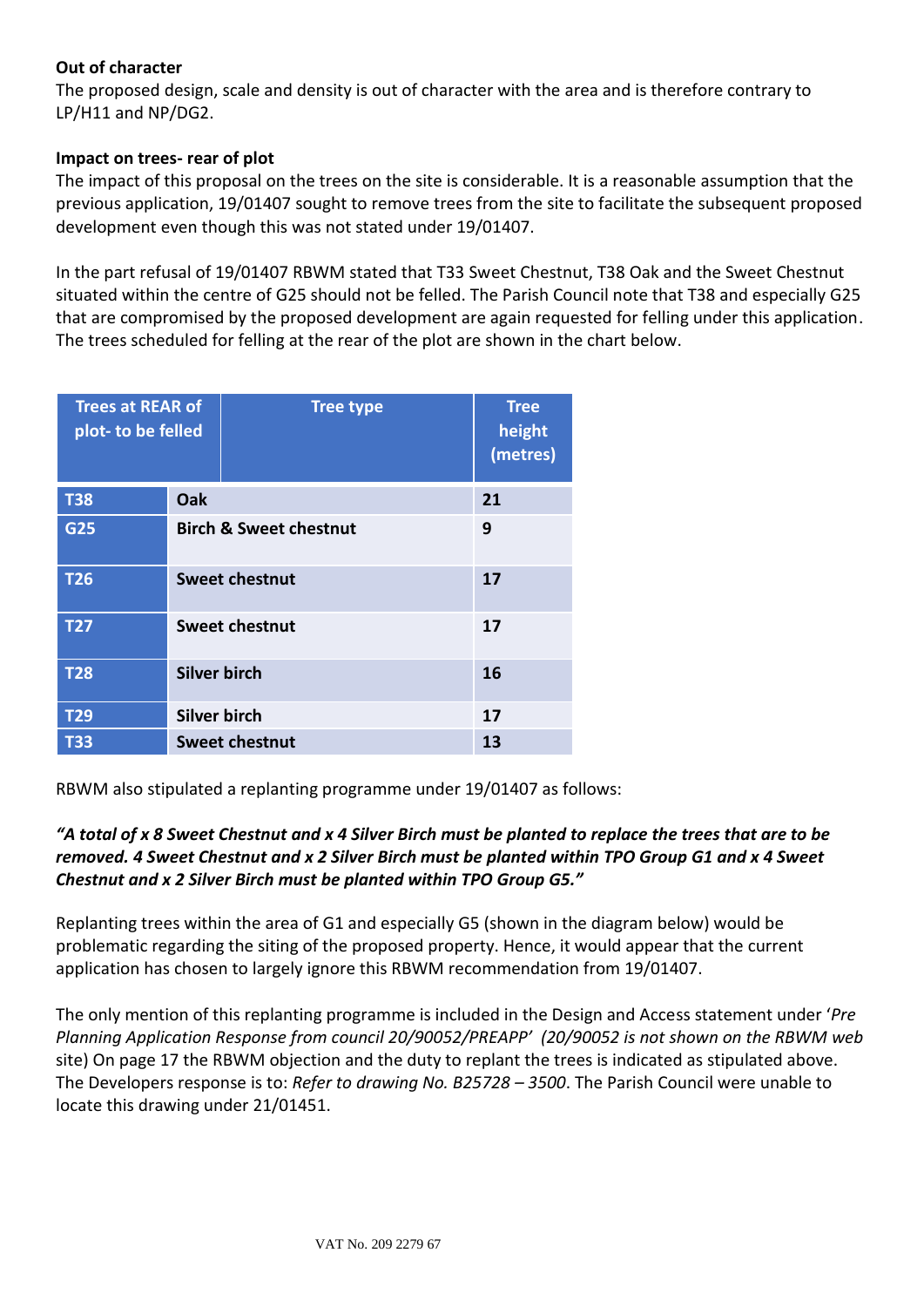

The proposed house also impacts on the RPA of trees planned for retention. These are shown in the chart below. T46 is included within the G4 group of TPO trees. The Parish Council would have thought that any incursion within the RPA should be avoided. However, we would refer this for expert comment from the Tree team as well as comment on the mitigation stated, ie (1) it is a small percentage incursion and (2) to minimize impact-excavation will be undertaken using hand tools to a maximum depth of 200mm. The diagram accompanying 21/01451 does seem to illustrate a larger area of impact that the 3.5% and 5% indicated in the text although this is a visual interpretation.

| Trees at REAR<br>of plot<br>affected | Tree type                | <b>Tree</b><br>height<br>(metres) | Tree<br>category | <b>Notes</b>                     |
|--------------------------------------|--------------------------|-----------------------------------|------------------|----------------------------------|
| <b>T31</b>                           | <b>Sweet</b><br>chestnut | 19                                | $C+$             | 5% RPA affected by foundations   |
| <b>T46</b>                           | <b>Scots Pine</b>        | 18                                | B                | 3.5% RPA affected by foundations |

## **Impact on trees- centre of plot**

In the centre of the plot the proposed new access drive to the property also impacts on the RPA of TPO trees within Group G5 as shown in the chart below. 11% of the RPA of T16, 4% of the RPA T19 and 2% of the RPA T23 are all affected by the new surface.